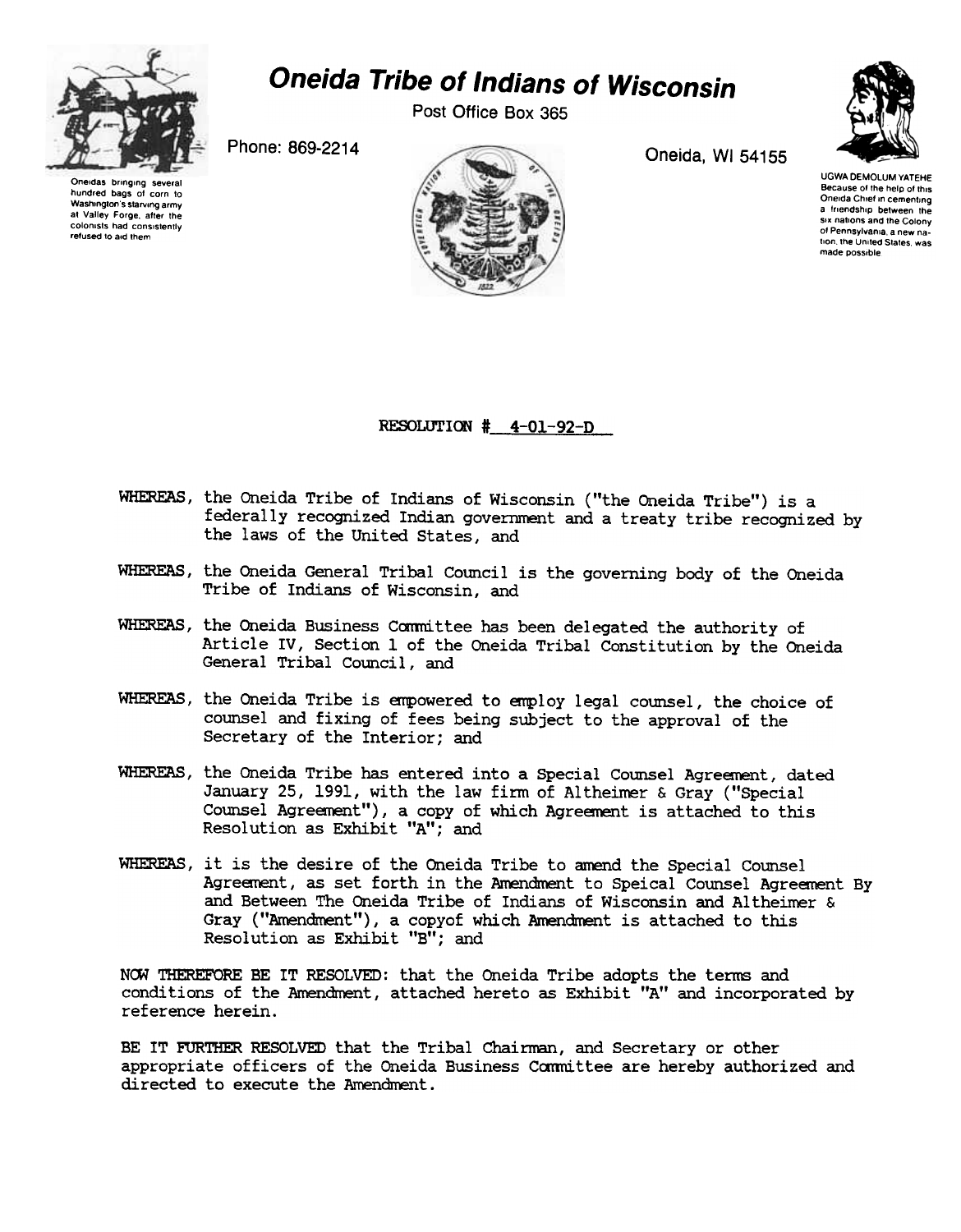#### CERTIFICATION

I, the undersigned, as Secretary of the Oneida Business Committee, hereby certify that the Oneida Business Committee is composed of 9 members of whom 5 members constitute a quorum. 8 members were present at a meeting duly called, noticed and held on the 1st day of April, 1992; that the foregoing resolution was duly adopted at such meeting by a vote of 7 members for; 0 members against, and 0 members not voting; and that said resolution has not been rescinded or amended in any way.

Cone

Mmelia Cornelius, Tribal Secretary Oneida Business Committee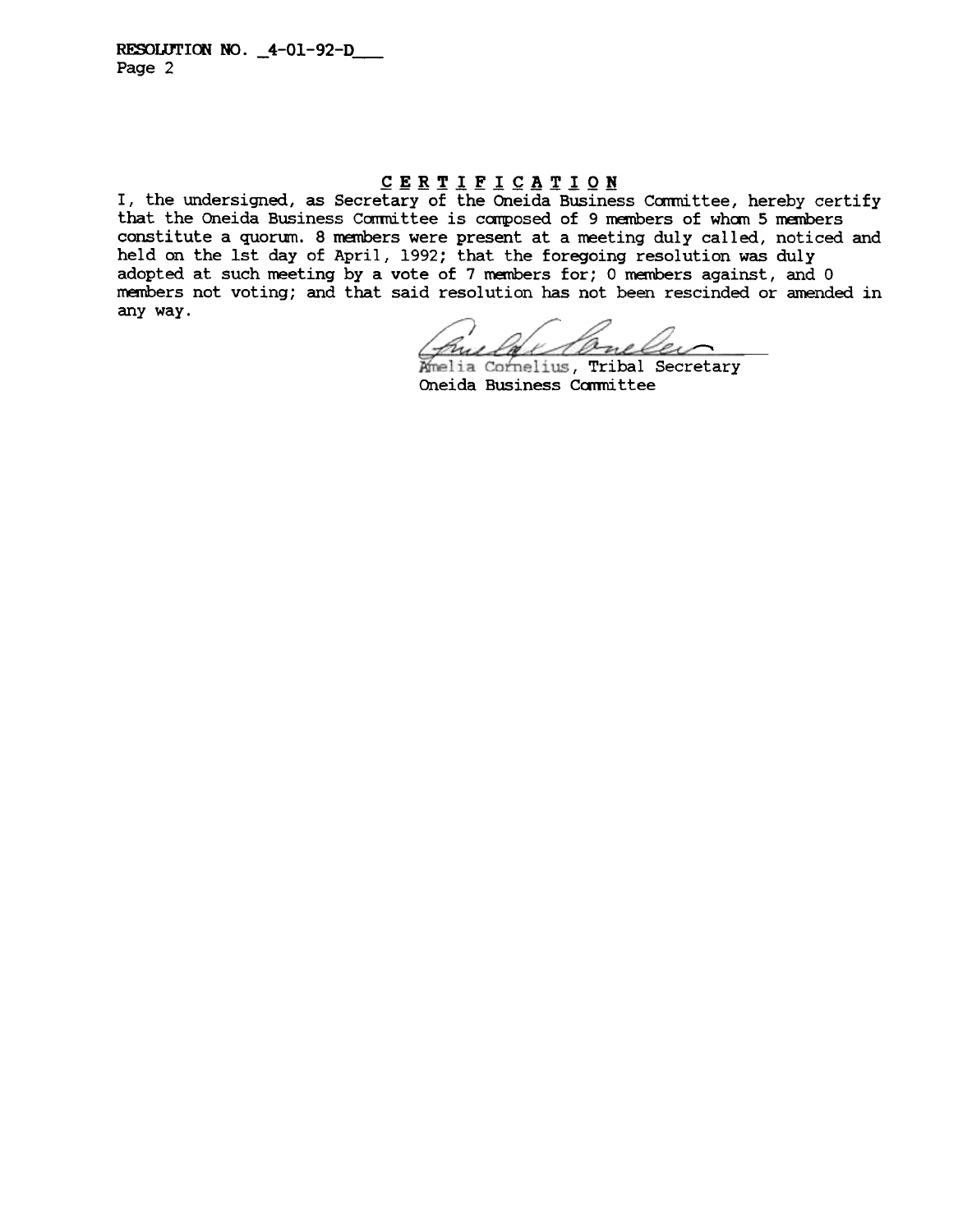### AMENDMENT TO SPECIAL COUNSEL AGREEMENT BY AND BETWEEN THE ONEIDA TRIBE OF INDIANS OF WISCONSIN AND ALTHEIMER & GRAY

THIS AMENDMENT, made and entered into this day of March, 1992 by and between THE ONEIDA TRIBE OF INDIANS OF WISCONSIN ("the Tribe"), and ALTHEIMER & GRAY, 10 South Wacker Drive, Suite 4000, Chicago, Illinois 60606.

WHEREAS, the Tribe and Altheimer & Gray have previously entered into a Special Counsel Agreement by and between the Oneida Tribe of Indians of Wisconsin and Altheimer & Gray dated January 25, 1991, and approved by the Acting Area Director, Minneapolis Area Office, Bureau of Indian Affairs, on April 11, 1991, ("Special Counsel Agreement"), under the terms of which the Tribe has selected, retained and employed Altheimer & Gray as special counsel for and on behalf of the Tribe and any tribal entity in connection with the litigation and/or settlement of any and all claims of the Tribe or any tribal entity against the Fort Howard Corporation ("Fort Howard") arising from Fort Howard's disposal of wastes on land located within and contiguous to, the Tribe's reservation and properties near Green Bay, Wisconsin; and

WHEREAS, the Tribe and Altheimer & Gray desire, intend and agree that they wish to amend certain provisions of the Special Counsel Agreement;

NOW, THEREFORE, in consideration of the mutual covenants and promises contained herein, the parties agree as follows:

1. Paragraph 4 "Fees and Compensation", sub-paragraph "(a)(2)" of the Special Counsel Agreement is amended to read as follows:

"(2) the total amount of legal fees (but not disbursements) paid to Altheimer & Gray for services within the Scope of Representation prior to any final judgment or settlement (which fee payments shall include any fees, but not disbursements, paid since October 1, 1988, including, without limitation, the \$33,000.00 fee payment referred to below in paragraph 4(b), any monthly retainer amounts hereinafter paid during the Second Settlement Period (hereinafter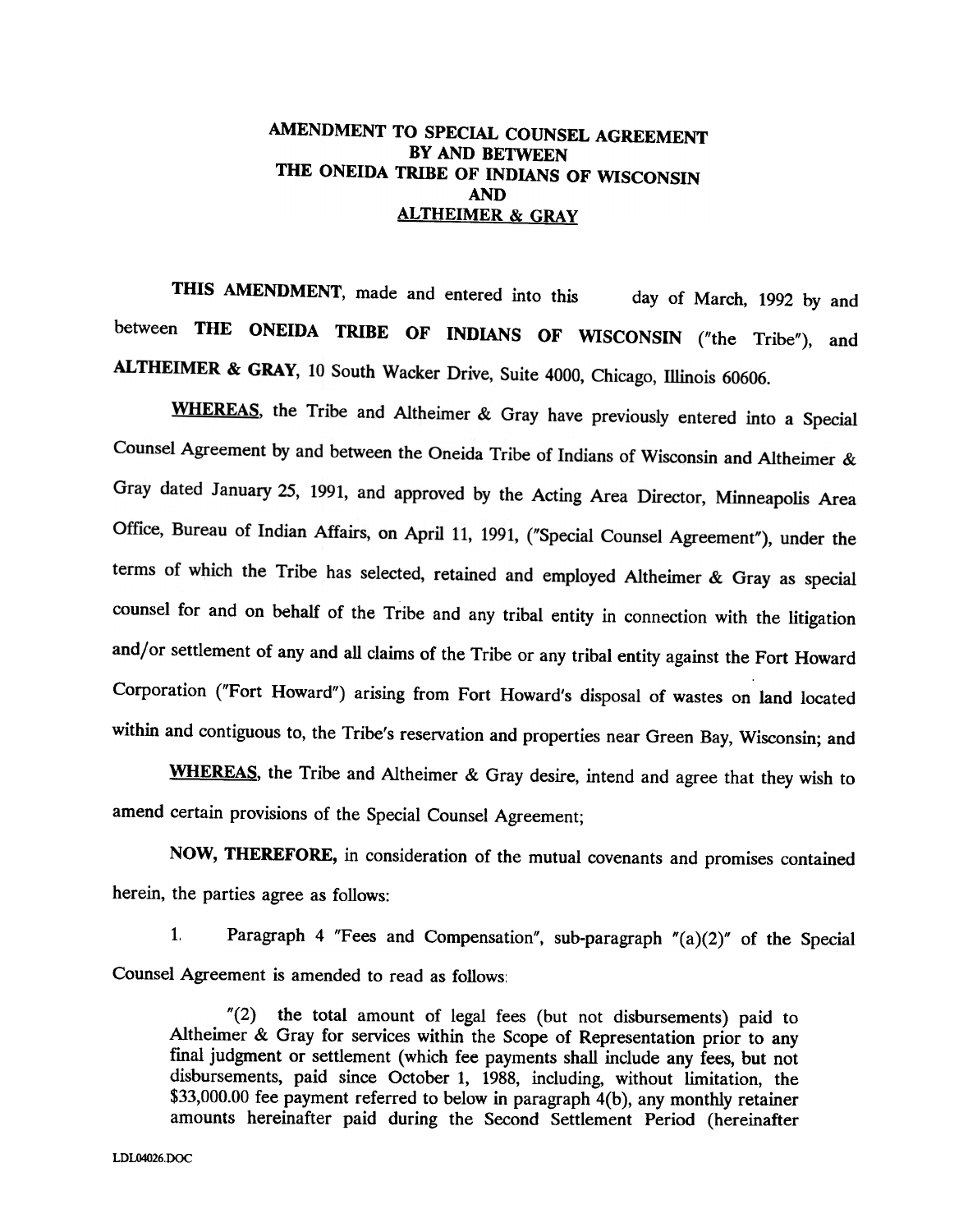defined) referred to below in paragraph  $4(d)$  and any fees hereinafter paid during the Litigation Period (as hereinafter defined) referred to below in paragraph  $4(d)$ , plus any unpaid monthly retainers which accrue during the Second Settlement Period pursuant to paragraph 4(d) and plus any unpaid fees which accrue during the Litigation Period pursuant to paragraph 4(d). If such amount exceeds the sum calculated pursuant to the formula set forth in paragraph  $4(a)(1)$ , Altheimer & Gray shall receive no additional compensation, except any such unpaid accrued amounts, but shall be entitled to all fees and retainer amounts previously paid, or accrued and to be paid, by the Tribe."

2. Paragraph 4 "Fees and Compensation", sub-paragraph "(c)" of the Special Counsel

Agreement is amended to read as follows:

"(c) With respect to services to be rendered during the period from October 1, 1990 through January 31, 1992, (such period of time hereinafter referred to as the "Settlement Period"), Altheimer  $\&$  Gray agrees to waive any hourly fee, but the Tribe shall reimburse Altheimer & Gray on a monthly basis for all disbursements incurred by Altheimer & Gray on behalf of the Tribe and billed to the Tribe during the Settlement Period."

3, Paragraph 4 "Fees and Compensation", sub-paragraph "(d)" of the Special Counsel

Agreement is amended to read as follows:

"(d) With respect to services to be rendered during the period commencing February 1, 1992, and ending with consummation of a settlement with Fort Howard, or the Tribe's filing of any complaint against Fort Howard (whichever event shall first occur) (such period of time referred to as the "Second Settlement Period"), the Tribe shall compensate Altheimer & Gray for its legal services at a non-refundable retainer rate of \$15,000.00 per month (or fraction thereof), plus disbursements incurred, payable monthly. With respect to services (if any) to be rendered during the period commencing after termination of the Second Settlement Period (resulting from failure to consummate a settlement) and ending with the termination of the litigation (whether by settlement, entry of a final judgment or otherwise) (such period of time referred to as the "Litigation Period"), the Tribe shall compensate Altheimer & Gray for its legal services at a rate of \$110 per attorney hour, plus any paralegal services billed at regular hourly rates. Such fees, together with all disbursements incurred, shall be payable monthly."

4. The Special Counsel Agreement, except as herein amended, remains in full force and effect, including without limitation, the provisions of Paragraphs 2 and 15 therein. If there shall be any conflict between any of the terms and provisions of this Amendment and the Special Counsel Agreement, then the terms and conditions of this Amendment shall control.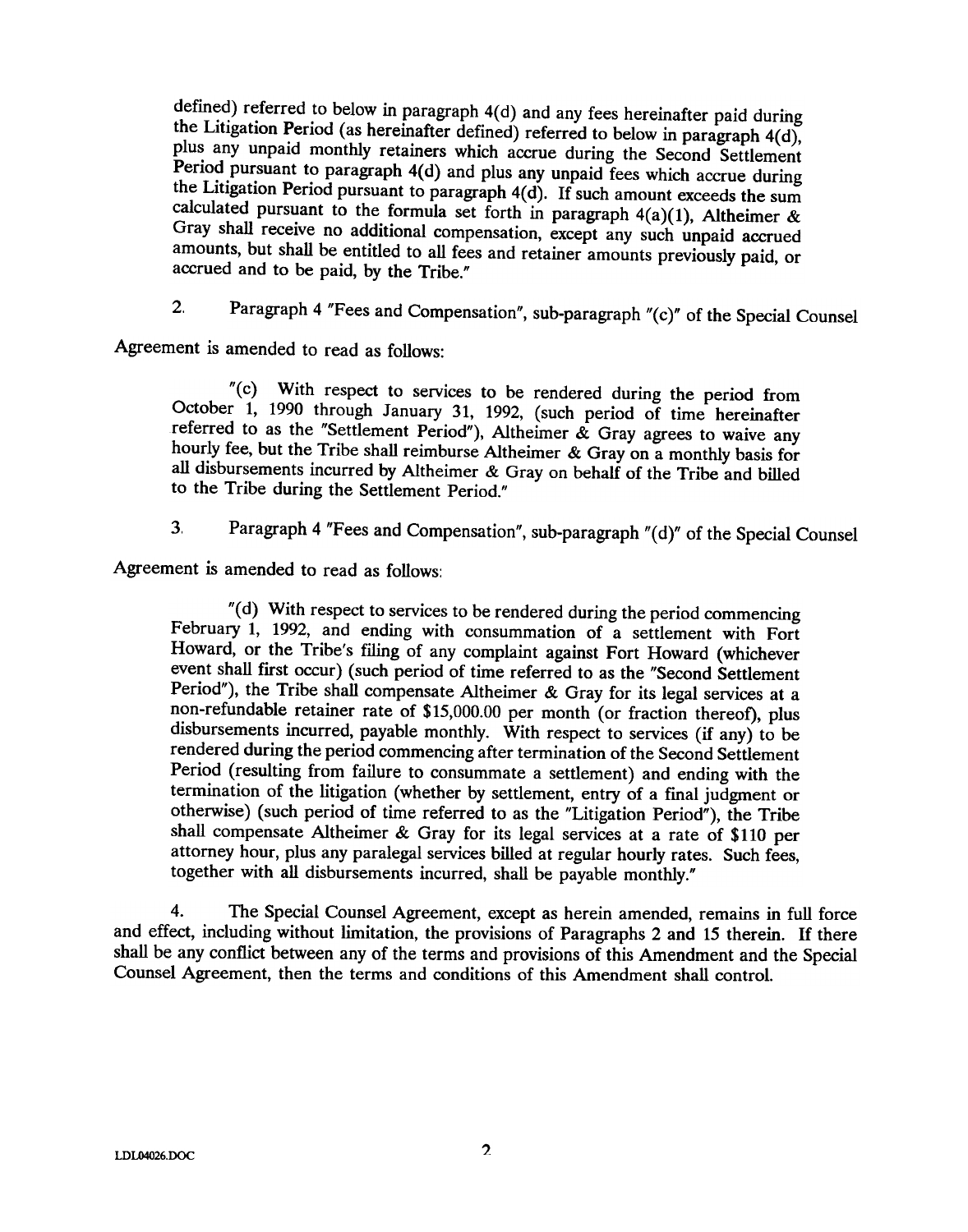IN WITNESS WHEREOF, the Tribe and Altheimer & Gray have caused this Amendment to be executed by their duly authorized representatives as of the date first written above.

| For:<br>THE ONEIDA TRIBE OF INDIANS<br><b>QF WISCONSIN</b> | For: ALTHEIMER & GRAY |
|------------------------------------------------------------|-----------------------|
| 21. April<br>Signature                                     | 'W<br>Signature       |
| Name (Typed)                                               | Name (Typed)          |
| <b>Title</b>                                               | <b>Title</b>          |
| Date                                                       | Date                  |
| <b>ATTEST:</b>                                             |                       |
|                                                            |                       |